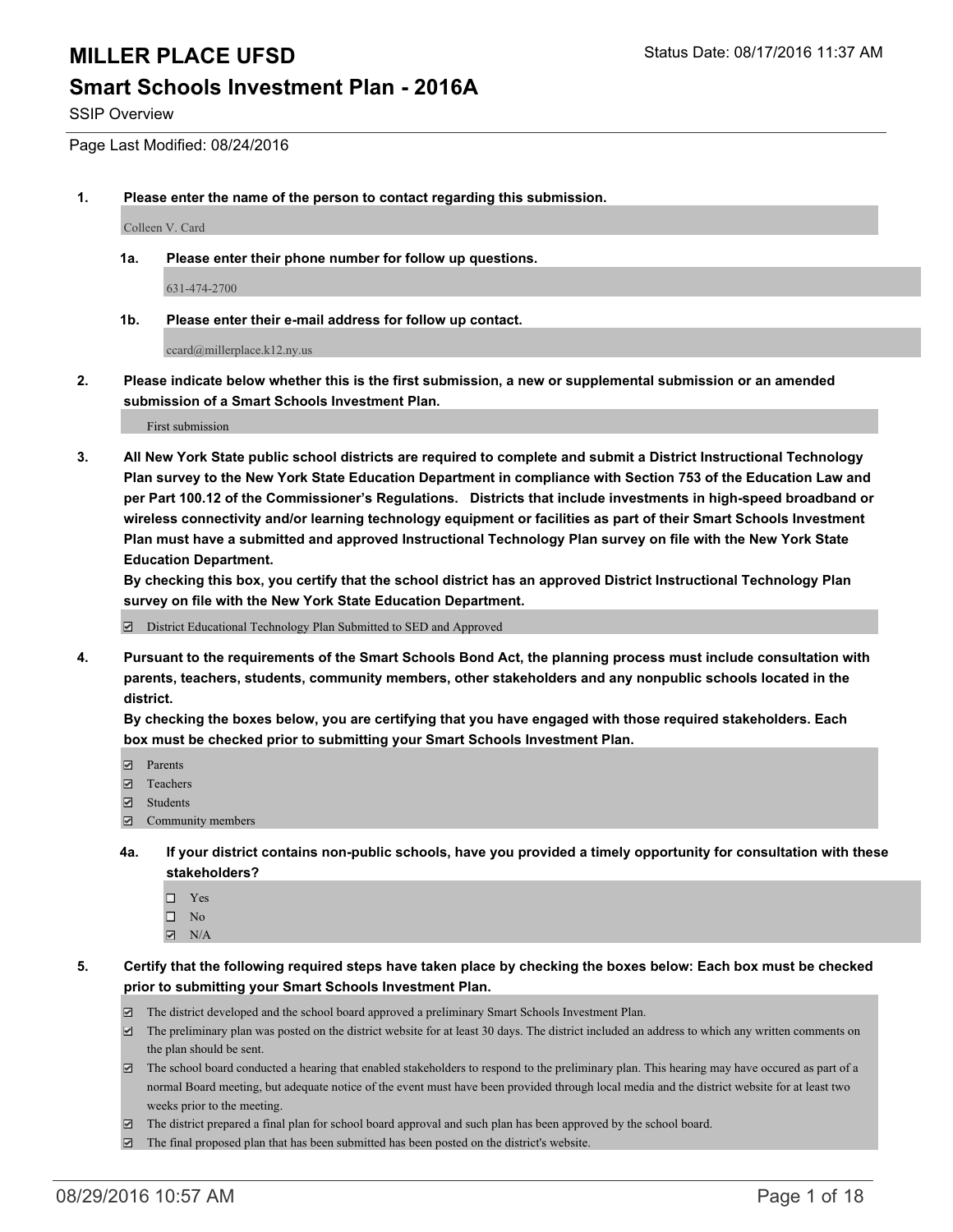#### **Smart Schools Investment Plan - 2016A**

SSIP Overview

Page Last Modified: 08/24/2016

**5a. Please upload the proposed Smart Schools Investment Plan (SSIP) that was posted on the district's website, along with any supporting materials. Note that this should be different than your recently submitted Educational Technology Survey. The Final SSIP, as approved by the School Board, should also be posted on the website and remain there during the course of the projects contained therein.**

Smart Schools Investment Plan 2016-Preliminary.pdf

**6. Please enter an estimate of the total number of students and staff that will benefit from this Smart Schools Investment Plan based on the cumulative projects submitted to date.**

3,100

**7. An LEA/School District may partner with one or more other LEA/School Districts to form a consortium to pool Smart Schools Bond Act funds for a project that meets all other Smart School Bond Act requirements. Each school district participating in the consortium will need to file an approved Smart Schools Investment Plan for the project and submit a signed Memorandum of Understanding that sets forth the details of the consortium including the roles of each respective district.**

 $\Box$  The district plans to participate in a consortium to partner with other school district(s) to implement a Smart Schools project.

**8. Please enter the name and 6-digit SED Code for each LEA/School District participating in the Consortium.**

| <sup>1</sup> Partner LEA/District | <b>ISED BEDS Code</b> |
|-----------------------------------|-----------------------|
| (No Response)                     | (No Response)         |

**9. Please upload a signed Memorandum of Understanding with all of the participating Consortium partners.**

(No Response)

**10. Your district's Smart Schools Bond Act Allocation is:**

\$1,892,970

**11. Enter the budget sub-allocations by category that you are submitting for approval at this time. If you are not budgeting SSBA funds for a category, please enter 0 (zero.) If the value entered is \$0, you will not be required to complete that survey question.**

|                                       | Sub-<br>Allocations |
|---------------------------------------|---------------------|
| School Connectivity                   | 492,673             |
| Connectivity Projects for Communities |                     |
| <b>Classroom Technology</b>           |                     |
| Pre-Kindergarten Classrooms           | 1,400,000           |
| Replace Transportable Classrooms      | U                   |
| High-Tech Security Features           |                     |
| Totals:                               | 1,892,673.00        |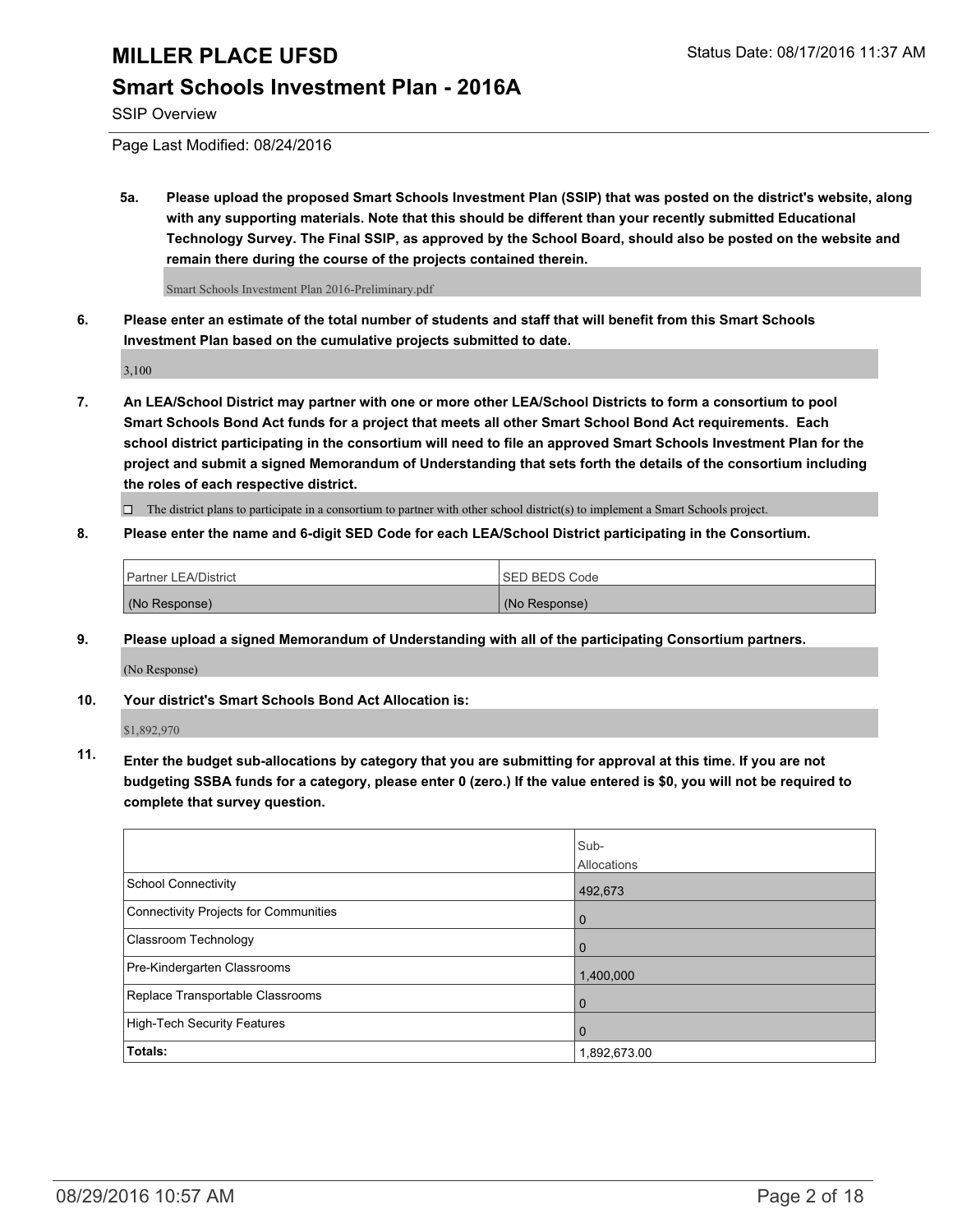#### **Smart Schools Investment Plan - 2016A**

School Connectivity

Page Last Modified: 08/28/2016

- **1. In order for students and faculty to receive the maximum benefit from the technology made available under the Smart Schools Bond Act, their school buildings must possess sufficient connectivity infrastructure to ensure that devices can be used during the school day. Smart Schools Investment Plans must demonstrate that:**
	- **sufficient infrastructure that meets the Federal Communications Commission's 100 Mbps per 1,000 students standard currently exists in the buildings where new devices will be deployed, or**
	- **is a planned use of a portion of Smart Schools Bond Act funds, or**
	- **is under development through another funding source.**

**Smart Schools Bond Act funds used for technology infrastructure or classroom technology investments must increase the number of school buildings that meet or exceed the minimum speed standard of 100 Mbps per 1,000 students and staff within 12 months. This standard may be met on either a contracted 24/7 firm service or a "burstable" capability. If the standard is met under the burstable criteria, it must be:**

**1. Specifically codified in a service contract with a provider, and**

**2. Guaranteed to be available to all students and devices as needed, particularly during periods of high demand, such as computer-based testing (CBT) periods.**

#### **Please describe how your district already meets or is planning to meet this standard within 12 months of plan submission.**

The District already has 200 Mbps service in place. The District will increase the bandwidth on an as-needed basis (burstable capability) during peak usage periods and will codify this in our service provider's contract and this will be available to all students and devices during these periods of high demand.

- **1a. If a district believes that it will be impossible to meet this standard within 12 months, it may apply for a waiver of this requirement, as described on the Smart Schools website. The waiver must be filed and approved by SED prior to submitting this survey.**
	- $\Box$  By checking this box, you are certifying that the school district has an approved waiver of this requirement on file with the New York State Education Department.

#### **2. Connectivity Speed Calculator (Required)**

|                         | Number of<br><b>Students</b> | Multiply by<br>100 Kbps | Divide by 1000 Current Speed<br>Ito Convert to<br>Required<br>Speed in Mb | in Mb | Expected<br>Speed to be<br>Attained Within   Required<br>12 Months | <b>Expected Date</b><br>When<br>Speed Will be<br>Met |
|-------------------------|------------------------------|-------------------------|---------------------------------------------------------------------------|-------|--------------------------------------------------------------------|------------------------------------------------------|
| <b>Calculated Speed</b> | 2.726                        | 272,600                 | 272                                                                       | 200   | 300                                                                | 02/28/2017                                           |

#### **3. Describe how you intend to use Smart Schools Bond Act funds for high-speed broadband and/or wireless connectivity projects in school buildings.**

**The intention is to use smart bond funds to:**

- **1. Update wireless infrastructure**
- **2. Update wired network infrastructure**
- **3. Update servers /controllers**
- **Eliminate a leased network line by connecting high school and central office through a permanent underground conduits and fiber for 4. high speed broadband line**
- **Update and/or move network operations center (NOC) to support wired and wireless infrastructure at the High School.** There is no **5.** network operations center at the high school. One exists at the North Country Road MS(NCRMS) campus. The District has two campuses and this would add one on the other campus which will become the primary network operations center for the District and the NCRMS one will become a secondary operations center. The District has connectivity issues at the NCRMS campus and this would allow more reliable service for students.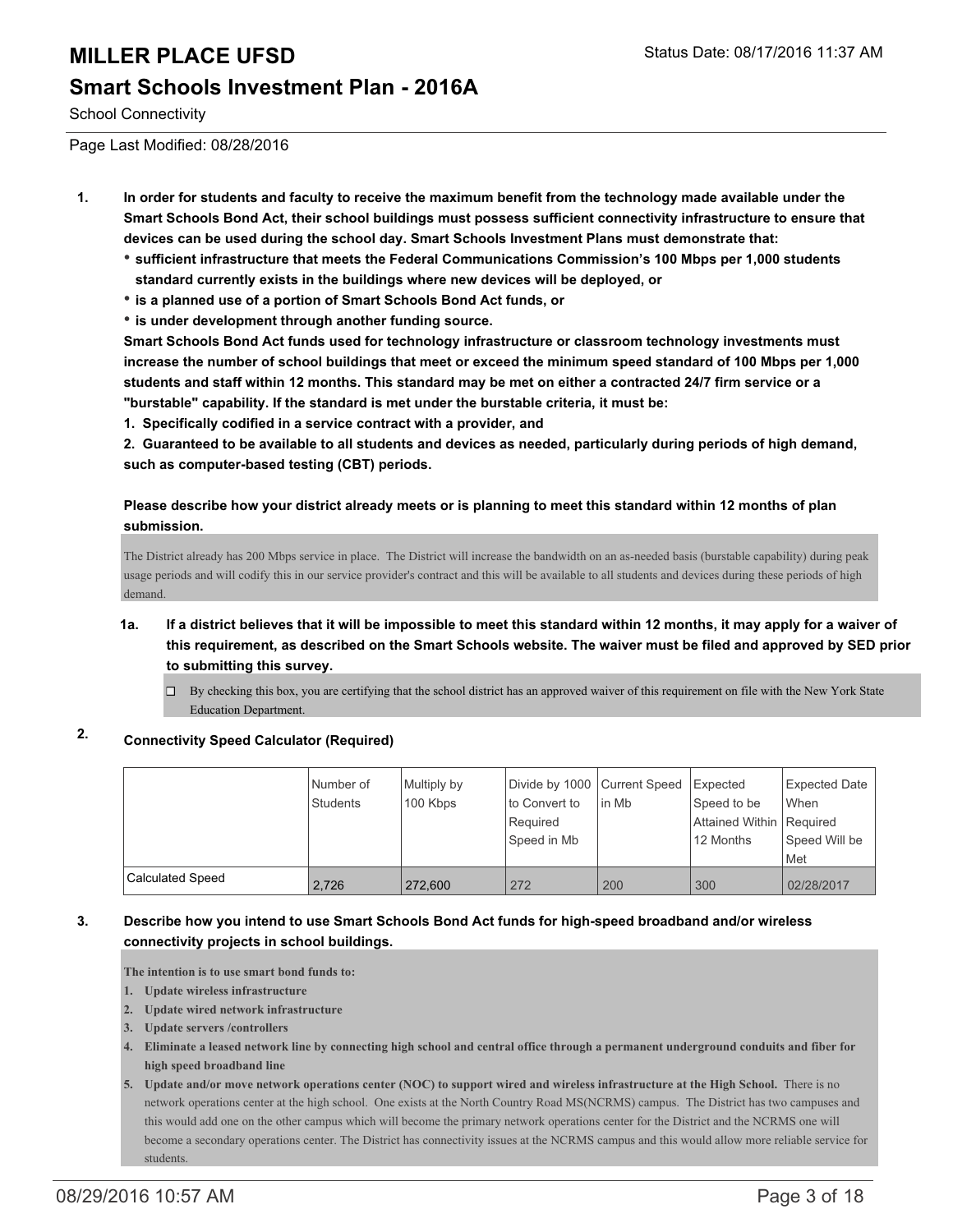### **Smart Schools Investment Plan - 2016A**

School Connectivity

Page Last Modified: 08/28/2016

**4. Describe the linkage between the district's District Instructional Technology Plan and the proposed projects. (There should be a link between your response to this question and your response to Question 1 in Part E. Curriculum and Instruction "What are the district's plans to use digital connectivity and technology to improve teaching and learning?)**

The items 1-5 listed above in question three directly support the following District adopted grade-specific technology goals, which were approved by NYSED, for consideration when integrating technology into the curriculum and incorporating the use of technology into the classroom. This District will integrate technology and resources in grades k-12 through daily lesson planning and instruction as appropriate. The following are examples of the district's plans to use experiences with technology and digital resources in which students engage: creativity and innovation, communication and collaboration, research and information fluency, critical thinking, problem solving, and decision making, digital citizenship, demonstrate the safe and cooperative use of technology, and technology operations and concepts.

**5. If the district wishes to have students and staff access the Internet from wireless devices within the school building, or in close proximity to it, it must first ensure that it has a robust Wi-Fi network in place that has sufficient bandwidth to meet user demand.**

**Please describe how you have quantified this demand and how you plan to meet this demand.**

Our existing wireless network is 5 years old. The District anticipates that portions of the wireless network will need to be upgraded in the next two years which is included in the plan. The District currently has in place separate internet service providers which provide 100 Mbps bandwidth each for a total current bandwidth of 200 Mbps. The District will place in service an additional burstable 100 Mbps and codify in an agreement with our service provider.

**6. As indicated on Page 5 of the guidance, the Office of Facilities Planning will have to conduct a preliminary review of all capital projects, including connectivity projects.**

| Project Number        |  |
|-----------------------|--|
| 58-02-08-02-0-006-030 |  |
| 58-02-08-02-7-999-BA1 |  |

**7. Certain high-tech security and connectivity infrastructure projects may be eligible for an expedited review process as determined by the Office of Facilities Planning.**

**Was your project deemed eligible for streamlined review?**

No

**8. Include the name and license number of the architect or engineer of record.**

| Name             | License Number |
|------------------|----------------|
| Michael J. Guido | 24838          |

**9. If you are submitting an allocation for School Connectivity complete this table. Note that the calculated Total at the bottom of the table must equal the Total allocation for this category that you entered in the SSIP Overview overall budget.**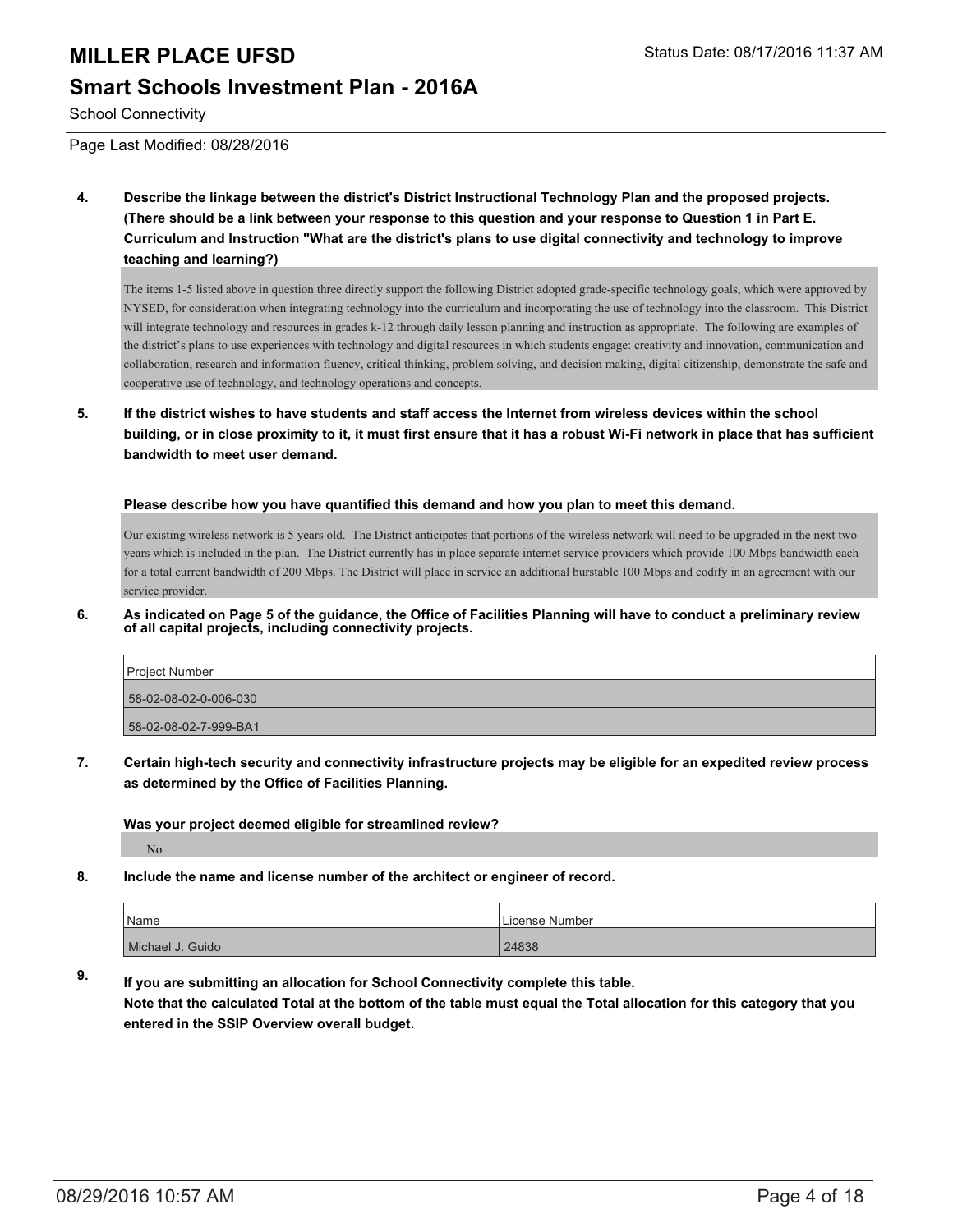### **Smart Schools Investment Plan - 2016A**

School Connectivity

Page Last Modified: 08/28/2016

|                                            | Sub-          |
|--------------------------------------------|---------------|
|                                            | Allocation    |
| Network/Access Costs                       | 356,163       |
| <b>Outside Plant Costs</b>                 | 30,992        |
| School Internal Connections and Components | 56,669        |
| <b>Professional Services</b>               | 5,849         |
| Testing                                    | (No Response) |
| <b>Other Upfront Costs</b>                 | (No Response) |
| <b>Other Costs</b>                         | 43,000        |
| Totals:                                    | 492,673.00    |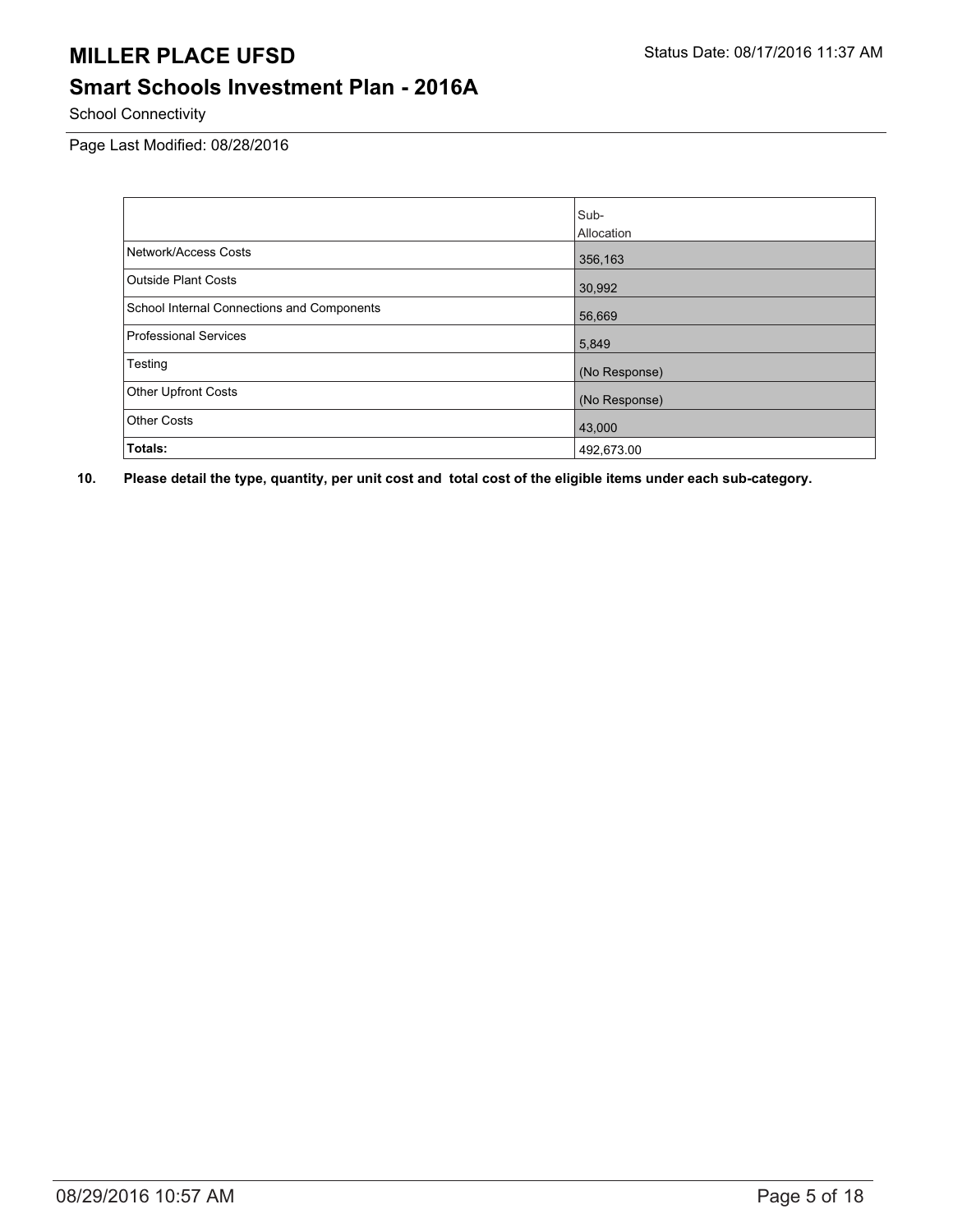### **Smart Schools Investment Plan - 2016A**

School Connectivity

Page Last Modified: 08/28/2016

| Select the allowable expenditure<br>type.<br>Repeat to add another item under<br>each type. | Item to be purchased                                                                                                                                   | Quantity                | Cost per Item | <b>Total Cost</b> |
|---------------------------------------------------------------------------------------------|--------------------------------------------------------------------------------------------------------------------------------------------------------|-------------------------|---------------|-------------------|
| <b>Other Costs</b>                                                                          | <b>Network Operations Center-General</b><br>construction cost-demo & installation<br>of walls, doors, sheetrock, glass,<br>ceiling modifications, etc. | $\mathbf{1}$            | 28,000        | 28,000            |
| <b>Connections/Components</b>                                                               | Network Operations Center-Electrical<br>Wiring etc.                                                                                                    | 1                       | 4,000         | 4,000             |
| <b>Other Costs</b>                                                                          | Network Operations Center-<br>Mechanical-air conditioning and<br>ventilation                                                                           | 1                       | 8,000         | 8,000             |
| <b>Other Costs</b>                                                                          | Network Operations Center-<br>Contigencies                                                                                                             | 1                       | 2,000         | 2,000             |
| <b>Professional Services</b>                                                                | Network Operations Center-Architect<br>fees to draw up plans and<br>specifications                                                                     | 1                       | 3,150         | 3,150             |
| <b>Outside Plant Costs</b>                                                                  | High School Install conduit-General<br>Construction-trenching, conduit, fiber,<br>etc.                                                                 | 1                       | 30,992        | 30,992            |
| <b>Other Costs</b>                                                                          | High School Install conduit & fiber-<br>Contingencies                                                                                                  | 1                       | 5,000         | 5,000             |
| <b>Professional Services</b>                                                                | High School Install conduit & fiber-<br>Architect fees to draw up plans and<br>specifications                                                          |                         | 2,699         | 2,699             |
| <b>Connections/Components</b>                                                               | <b>Wireless Access Points/Controller-</b><br>Installation & Configuration Costs                                                                        |                         | 39,845        | 39,845            |
| <b>Network/Access Costs</b>                                                                 | Wireless Access Points / controller<br>Devices<br>or most up-to-date<br>model                                                                          |                         | 747           | 224,847           |
| Network/Access Costs                                                                        | <b>Wireless Security Devices-</b><br>or most up-to-date model                                                                                          | $\overline{2}$          | 1,986         | 3,972             |
| <b>Network/Access Costs</b>                                                                 | <b>Wireless Security Devices-</b><br>or most up-to-date model                                                                                          |                         | 428           | 1,712             |
| Network/Access Costs                                                                        | <b>Wireless Security Devices-</b><br>or most up-to-date model                                                                                          | $\overline{\mathbf{c}}$ | 412           | 824               |
| <b>Network/Access Costs</b>                                                                 | <b>Wireless Security Devices-</b><br>or most up-to-date model                                                                                          | $\overline{2}$          | 387           | 774               |
| <b>Network/Access Costs</b>                                                                 | <b>Wireless Security Devices-</b><br>or most up-to-date model                                                                                          | $\overline{\mathbf{c}}$ | 1,101         | 2,202             |
| <b>Network/Access Costs</b>                                                                 | <b>Wireless Security Devices-</b><br>or most up-to-date model                                                                                          |                         | 6,308         | 12,616            |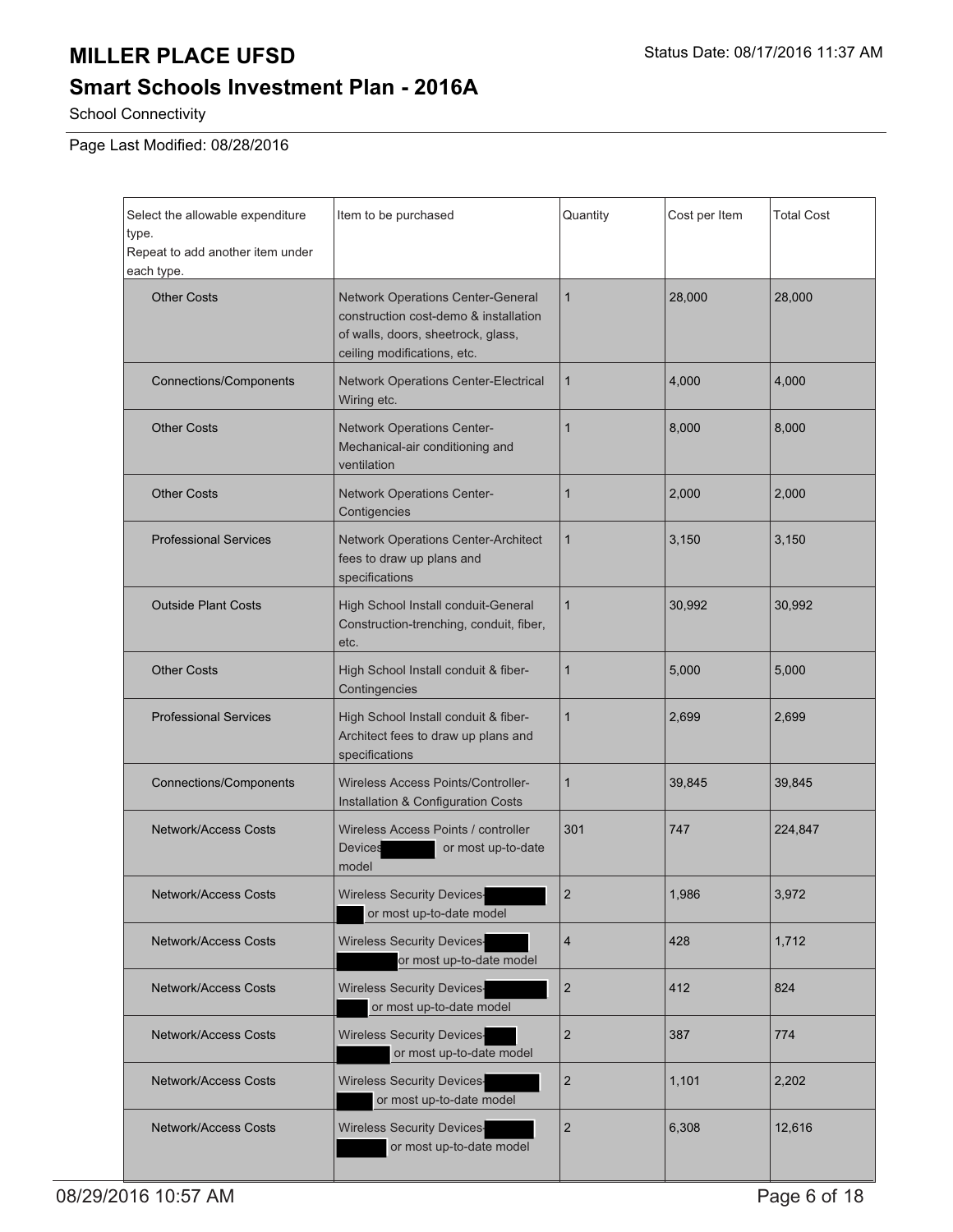### **Smart Schools Investment Plan - 2016A**

School Connectivity

Page Last Modified: 08/28/2016

| Network/Access Costs          | <b>Wireless Security Devices-</b><br>or most up-to-date model        | $\overline{2}$ | 103    | 206    |
|-------------------------------|----------------------------------------------------------------------|----------------|--------|--------|
| Network/Access Costs          | <b>Wireless Security</b><br>or most up-to-date model                 | $\overline{4}$ | 96     | 384    |
| <b>Network/Access Costs</b>   | <b>Wireless Security Devices-</b><br>or most up-to-date<br>model     | $\overline{2}$ | 409    | 818    |
| Network/Access Costs          | <b>Wireless Security Devices-</b><br>or most up-to-date<br>model     | $\overline{4}$ | 861    | 3,444  |
| <b>Connections/Components</b> | Wireless Security-Installation &<br>Configuration                    | $\overline{1}$ | 11.400 | 11,400 |
| Network/Access Costs          | Wired Infrastructure Devices-<br>or most up-to-date<br>model         | $\overline{2}$ | 10,440 | 20,880 |
| Network/Access Costs          | Wired Infrastructure Devices-<br>or most up-to-date<br>model         | $\overline{2}$ | 19,140 | 38,280 |
| Network/Access Costs          | Wired Infrastructure-<br>or most up-to-date model                    | 12             | 3.767  | 45,204 |
| <b>Connections/Components</b> | Wired Infrastructure-installation and<br>configuration type services | $\mathbf{1}$   | 1,424  | 1,424  |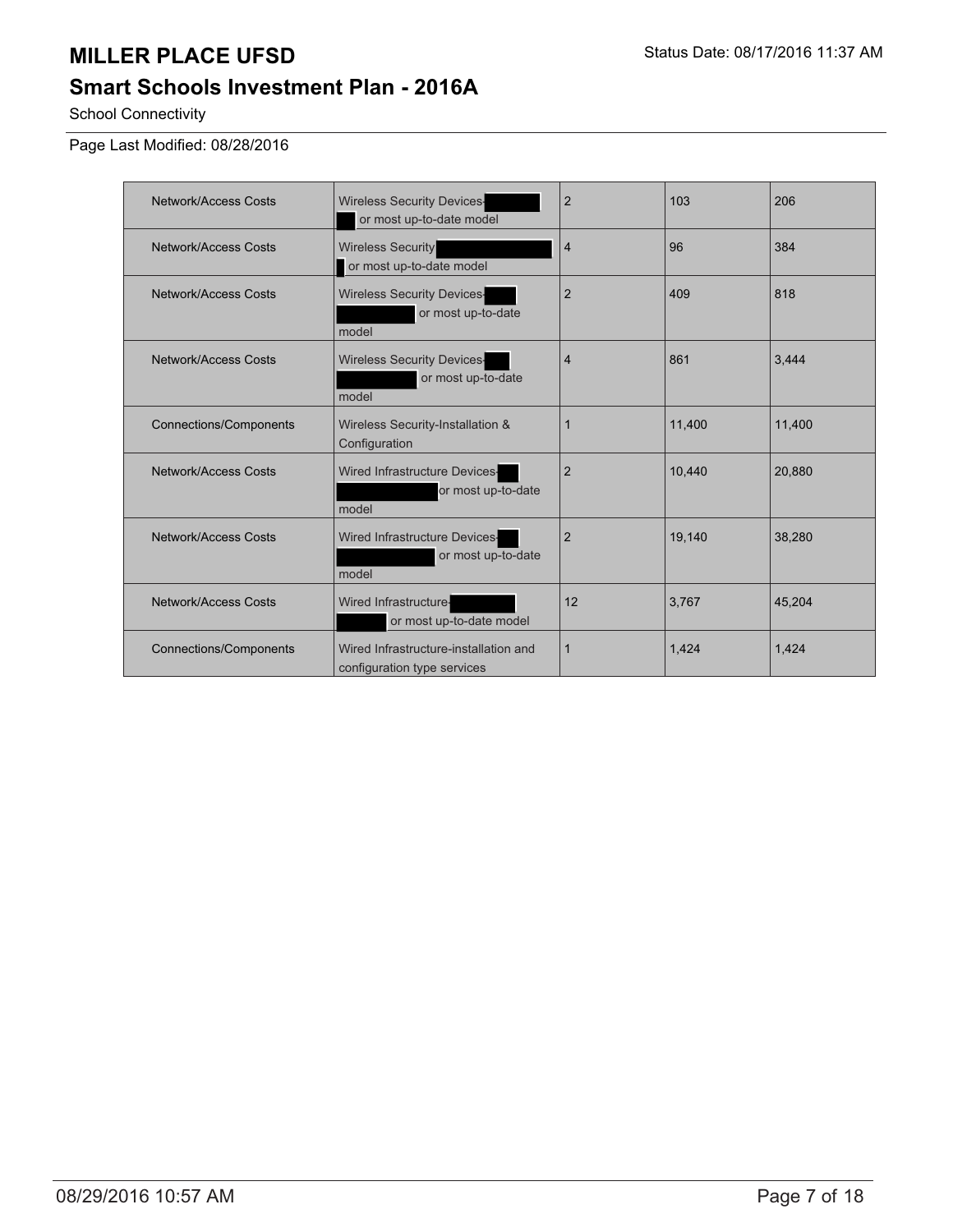#### **Smart Schools Investment Plan - 2016A**

Community Connectivity (Broadband and Wireless)

**1. Describe how you intend to use Smart Schools Bond Act funds for high-speed broadband and/or wireless connectivity projects in the community.**

(No Response)

**2. Please describe how the proposed project(s) will promote student achievement and increase student and/or staff access to the Internet in a manner that enhances student learning and/or instruction outside of the school day and/or school building.**

(No Response)

**3. Community connectivity projects must comply with all the necessary local building codes and regulations (building and related permits are not required prior to plan submission).**

 $\Box$  I certify that we will comply with all the necessary local building codes and regulations.

**4. Please describe the physical location of the proposed investment.**

(No Response)

**5. Please provide the initial list of partners participating in the Community Connectivity Broadband Project, along with their Federal Tax Identification (Employer Identification) number.**

| <b>Project Partners</b> | Federal ID #  |
|-------------------------|---------------|
| (No Response)           | (No Response) |

**6. If you are submitting an allocation for Community Connectivity, complete this table.**

**Note that the calculated Total at the bottom of the table must equal the Total allocation for this category that you entered in the SSIP Overview overall budget.**

|                                    | Sub-Allocation |
|------------------------------------|----------------|
| Network/Access Costs               | (No Response)  |
| Outside Plant Costs                | (No Response)  |
| <b>Tower Costs</b>                 | (No Response)  |
| <b>Customer Premises Equipment</b> | (No Response)  |
| Professional Services              | (No Response)  |
| Testing                            | (No Response)  |
| <b>Other Upfront Costs</b>         | (No Response)  |
| Other Costs                        | (No Response)  |
| Totals:                            |                |

| Select the allowable expenditure | Item to be purchased | Quantity      | Cost per Item | <b>Total Cost</b> |
|----------------------------------|----------------------|---------------|---------------|-------------------|
| type.                            |                      |               |               |                   |
| Repeat to add another item under |                      |               |               |                   |
| each type.                       |                      |               |               |                   |
| (No Response)                    | (No Response)        | (No Response) | (No Response) | (No Response)     |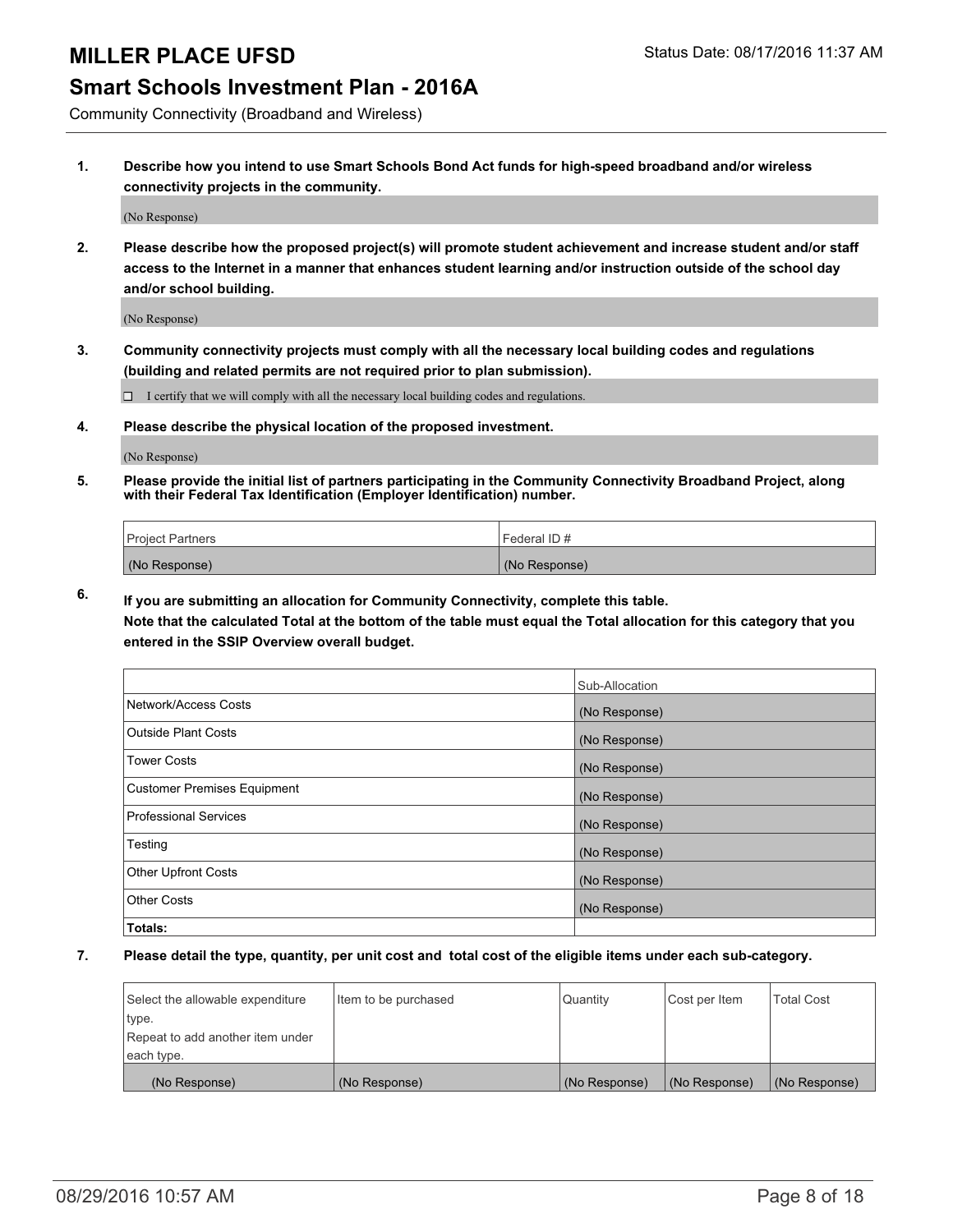#### **Smart Schools Investment Plan - 2016A**

Classroom Learning Technology

**1. In order for students and faculty to receive the maximum benefit from the technology made available under the Smart Schools Bond Act, their school buildings must possess sufficient connectivity infrastructure to ensure that devices can be used during the school day. Smart Schools Investment Plans must demonstrate that sufficient infrastructure that meets the Federal Communications Commission's 100 Mbps per 1,000 students standard currently exists in the buildings where new devices will be deployed, or is a planned use of a portion of Smart Schools Bond Act funds, or is under development through another funding source.**

**Smart Schools Bond Act funds used for technology infrastructure or classroom technology investments must increase the number of school buildings that meet or exceed the minimum speed standard of 100 Mbps per 1,000 students and staff within 12 months. This standard may be met on either a contracted 24/7 firm service or a "burstable" capability. If the standard is met under the burstable criteria, it must be:**

**1. Specifically codified in a service contract with a provider, and**

**2. Guaranteed to be available to all students and devices as needed, particularly during periods of high demand, such as computer-based testing (CBT) periods.**

**Please describe how your district already meets or is planning to meet this standard within 12 months of plan submission.**

(No Response)

**1a. If a district believes that it will be impossible to meet this standard within 12 months, it may apply for a waiver of this requirement, as described on the Smart Schools website. The waiver must be filed and approved by SED prior to submitting this survey.**

 $\Box$  By checking this box, you are certifying that the school district has an approved waiver of this requirement on file with the New York State Education Department.

#### **2. Connectivity Speed Calculator (Required)**

|                         | Number of<br><b>Students</b> | Multiply by<br>100 Kbps | Divide by 1000 Current Speed<br>to Convert to<br>Required<br>Speed in Mb | lin Mb           | Expected<br>Speed to be<br>Attained Within   Required<br>12 Months | <b>Expected Date</b><br>l When<br>Speed Will be<br>Met |
|-------------------------|------------------------------|-------------------------|--------------------------------------------------------------------------|------------------|--------------------------------------------------------------------|--------------------------------------------------------|
| <b>Calculated Speed</b> | (No<br>Response)             | (No Response)           | (No<br>Response)                                                         | (No<br>Response) | (No<br>Response)                                                   | (No<br>Response)                                       |

**3. If the district wishes to have students and staff access the Internet from wireless devices within the school building, or in close proximity to it, it must first ensure that it has a robust Wi-Fi network in place that has sufficient bandwidth to meet user demand.**

**Please describe how you have quantified this demand and how you plan to meet this demand.**

(No Response)

**4. All New York State public school districts are required to complete and submit an Instructional Technology Plan survey to the New York State Education Department in compliance with Section 753 of the Education Law and per Part 100.12 of the Commissioner's Regulations.**

**Districts that include educational technology purchases as part of their Smart Schools Investment Plan must have a submitted and approved Instructional Technology Plan survey on file with the New York State Education Department.**

 $\Box$  By checking this box, you are certifying that the school district has an approved Instructional Technology Plan survey on file with the New York State Education Department.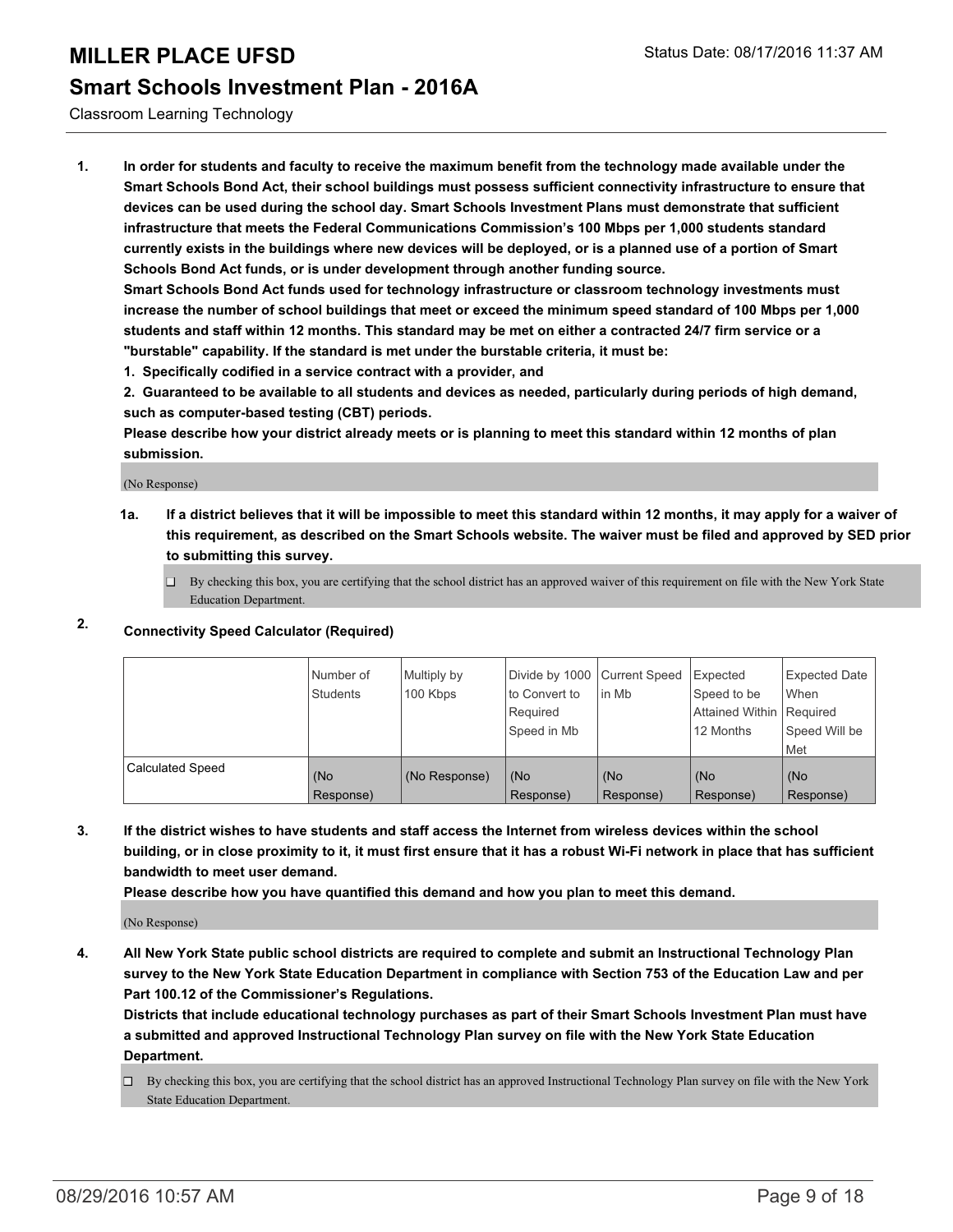### **Smart Schools Investment Plan - 2016A**

Classroom Learning Technology

**5. Describe the devices you intend to purchase and their compatibility with existing or planned platforms or systems. Specifically address the adequacy of each facility's electrical, HVAC and other infrastructure necessary to install and support the operation of the planned technology.**

(No Response)

- **6. Describe how the proposed technology purchases will:**
	- **> enhance differentiated instruction;**
	- **> expand student learning inside and outside the classroom;**
	- **> benefit students with disabilities and English language learners; and**
	- **> contribute to the reduction of other learning gaps that have been identified within the district.**

**The expectation is that districts will place a priority on addressing the needs of students who struggle to succeed in a rigorous curriculum. Responses in this section should specifically address this concern and align with the district's Instructional Technology Plan (in particular Question 2 of E. Curriculum and Instruction: "Does the district's instructional technology plan address the needs of students with disabilities to ensure equitable access to instruction, materials and assessments?" and Question 3 of the same section: "Does the district's instructional technology plan address the provision of assistive technology specifically for students with disabilities to ensure access to and participation in the general curriculum?"**

(No Response)

**7. Where appropriate, describe how the proposed technology purchases will enhance ongoing communication with parents and other stakeholders and help the district facilitate technology-based regional partnerships, including distance learning and other efforts.**

(No Response)

**8. Describe the district's plan to provide professional development to ensure that administrators, teachers and staff can employ the technology purchased to enhance instruction successfully.**

**Note: This response should be aligned and expanded upon in accordance with your district's response to Question 1 of F. Professional Development of your Instructional Technology Plan: "Please provide a summary of professional development offered to teachers and staff, for the time period covered by this plan, to support technology to enhance teaching and learning. Please include topics, audience and method of delivery within your summary."**

(No Response)

- **9. Districts must contact the SUNY/CUNY teacher preparation program that supplies the largest number of the district's new teachers to request advice on innovative uses and best practices at the intersection of pedagogy and educational technology.**
	- $\square$  By checking this box, you certify that you have contacted the SUNY/CUNY teacher preparation program that supplies the largest number of your new teachers to request advice on these issues.
	- **9a. Please enter the name of the SUNY or CUNY Institution that you contacted.**

(No Response)

**9b. Enter the primary Institution phone number.**

(No Response)

**9c. Enter the name of the contact person with whom you consulted and/or will be collaborating with on innovative uses of technology and best practices.**

(No Response)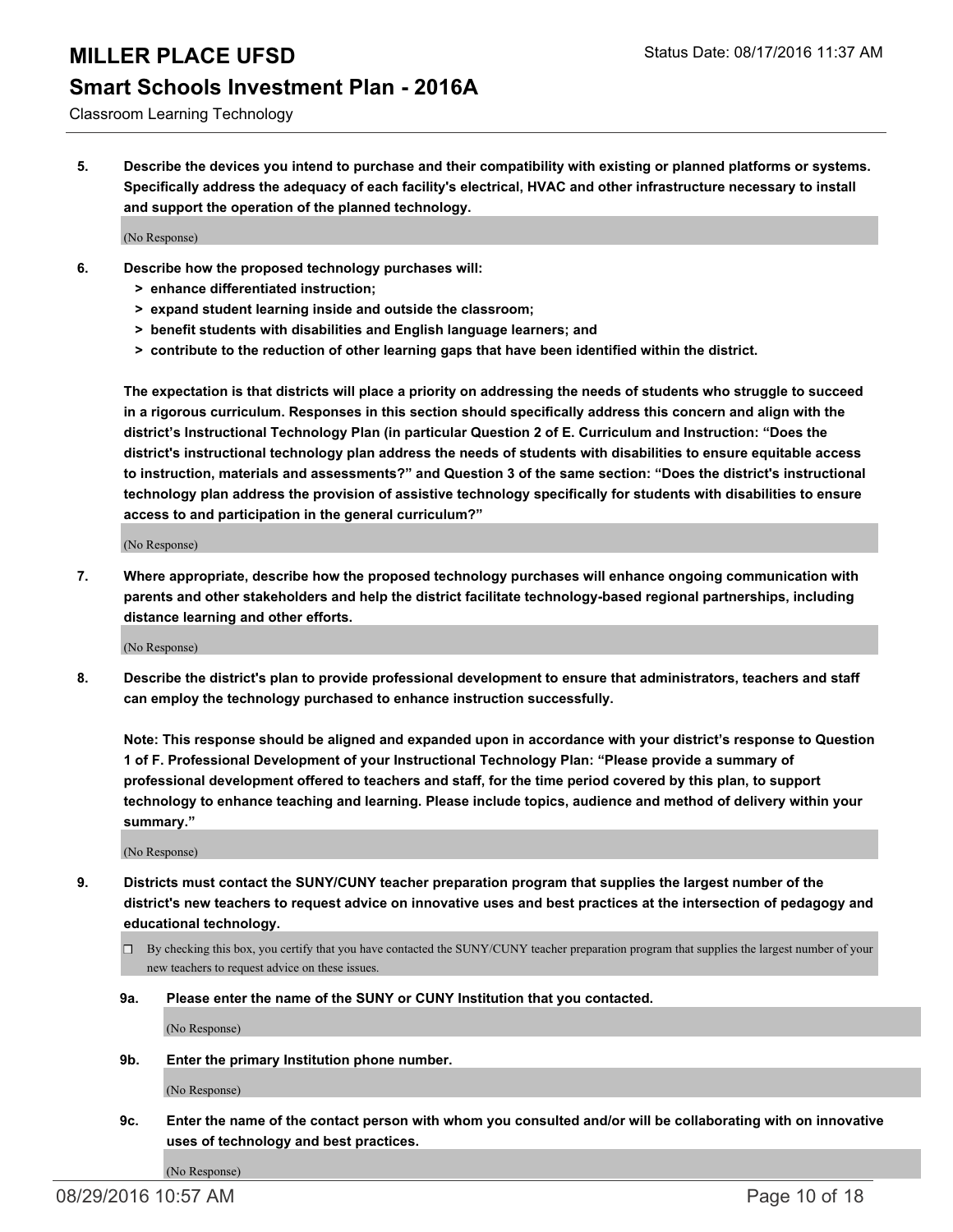### **Smart Schools Investment Plan - 2016A**

Classroom Learning Technology

**10. A district whose Smart Schools Investment Plan proposes the purchase of technology devices and other hardware must account for nonpublic schools in the district.**

**Are there nonpublic schools within your school district?**

- □ Yes
- $\square$  No
- **11. Nonpublic Classroom Technology Loan Calculator**

**The Smart Schools Bond Act provides that any Classroom Learning Technology purchases made using Smart Schools funds shall be lent, upon request, to nonpublic schools in the district. However, no school district shall be required to loan technology in amounts greater than the total obtained and spent on technology pursuant to the Smart Schools Bond Act and the value of such loan may not exceed the total of \$250 multiplied by the nonpublic school enrollment in the base year at the time of enactment. See:**

**http://www.p12.nysed.gov/mgtserv/smart\_schools/docs/Smart\_Schools\_Bond\_Act\_Guidance\_04.27.15\_Final.pdf.**

|                                       | 1. Classroom<br>Technology<br>Sub-allocation | 2. Public<br>Enrollment<br>$(2014 - 15)$ | 3. Nonpublic<br>Enrollment<br>$(2014 - 15)$ | 4. Sum of<br>Public and<br>Nonpublic<br>Enrollment                                            | 5. Total Per<br>Pupil Sub-<br>lallocation | 6. Total<br>Nonpublic Loan<br>Amount |
|---------------------------------------|----------------------------------------------|------------------------------------------|---------------------------------------------|-----------------------------------------------------------------------------------------------|-------------------------------------------|--------------------------------------|
| Calculated Nonpublic Loan<br>  Amount |                                              |                                          |                                             | (No Response)   (No Response)   (No Response)   (No Response)   (No Response)   (No Response) |                                           |                                      |

**12. To ensure the sustainability of technology purchases made with Smart Schools funds, districts must demonstrate a long-term plan to maintain and replace technology purchases supported by Smart Schools Bond Act funds. This sustainability plan shall demonstrate a district's capacity to support recurring costs of use that are ineligible for Smart Schools Bond Act funding such as device maintenance, technical support, Internet and wireless fees, maintenance of hotspots, staff professional development, building maintenance and the replacement of incidental items. Further, such a sustainability plan shall include a long-term plan for the replacement of purchased devices and equipment at the end of their useful life with other funding sources.**

 $\Box$  By checking this box, you certify that the district has a sustainability plan as described above.

**13. Districts must ensure that devices purchased with Smart Schools Bond funds will be distributed, prepared for use, maintained and supported appropriately. Districts must maintain detailed device inventories in accordance with generally accepted accounting principles.**

 $\Box$  By checking this box, you certify that the district has a distribution and inventory management plan and system in place.

**14. If you are submitting an allocation for Classroom Learning Technology complete this table. Note that the calculated Total at the bottom of the table must equal the Total allocation for this category that you entered in the SSIP Overview overall budget.**

|                          | Sub-Allocation |
|--------------------------|----------------|
| Interactive Whiteboards  | (No Response)  |
| Computer Servers         | (No Response)  |
| <b>Desktop Computers</b> | (No Response)  |
| Laptop Computers         | (No Response)  |
| <b>Tablet Computers</b>  | (No Response)  |
| <b>Other Costs</b>       | (No Response)  |
| Totals:                  |                |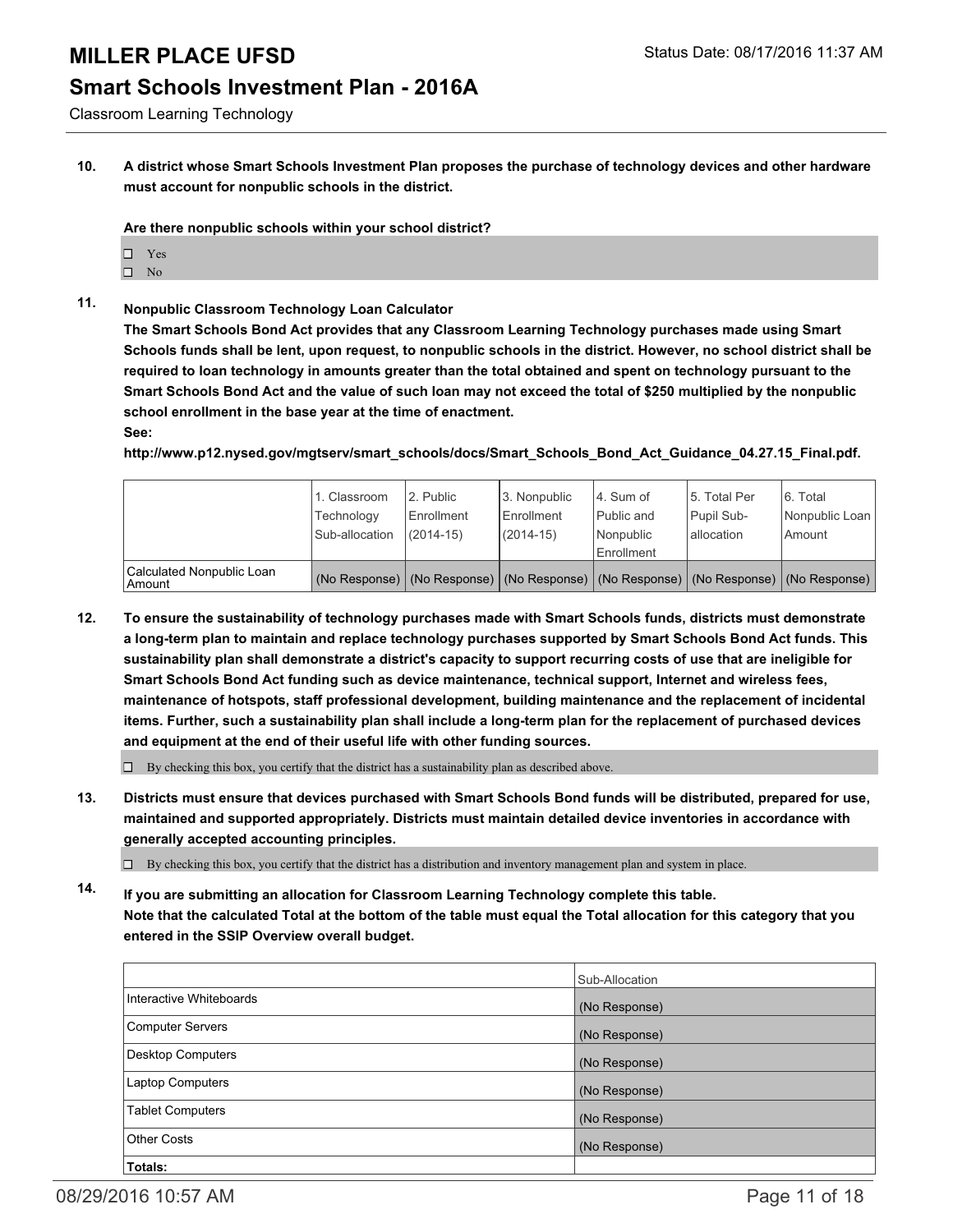### **Smart Schools Investment Plan - 2016A**

Classroom Learning Technology

| Select the allowable expenditure | I Item to be Purchased | Quantity      | Cost per Item | <b>Total Cost</b> |
|----------------------------------|------------------------|---------------|---------------|-------------------|
| type.                            |                        |               |               |                   |
| Repeat to add another item under |                        |               |               |                   |
| each type.                       |                        |               |               |                   |
| (No Response)                    | (No Response)          | (No Response) | (No Response) | (No Response)     |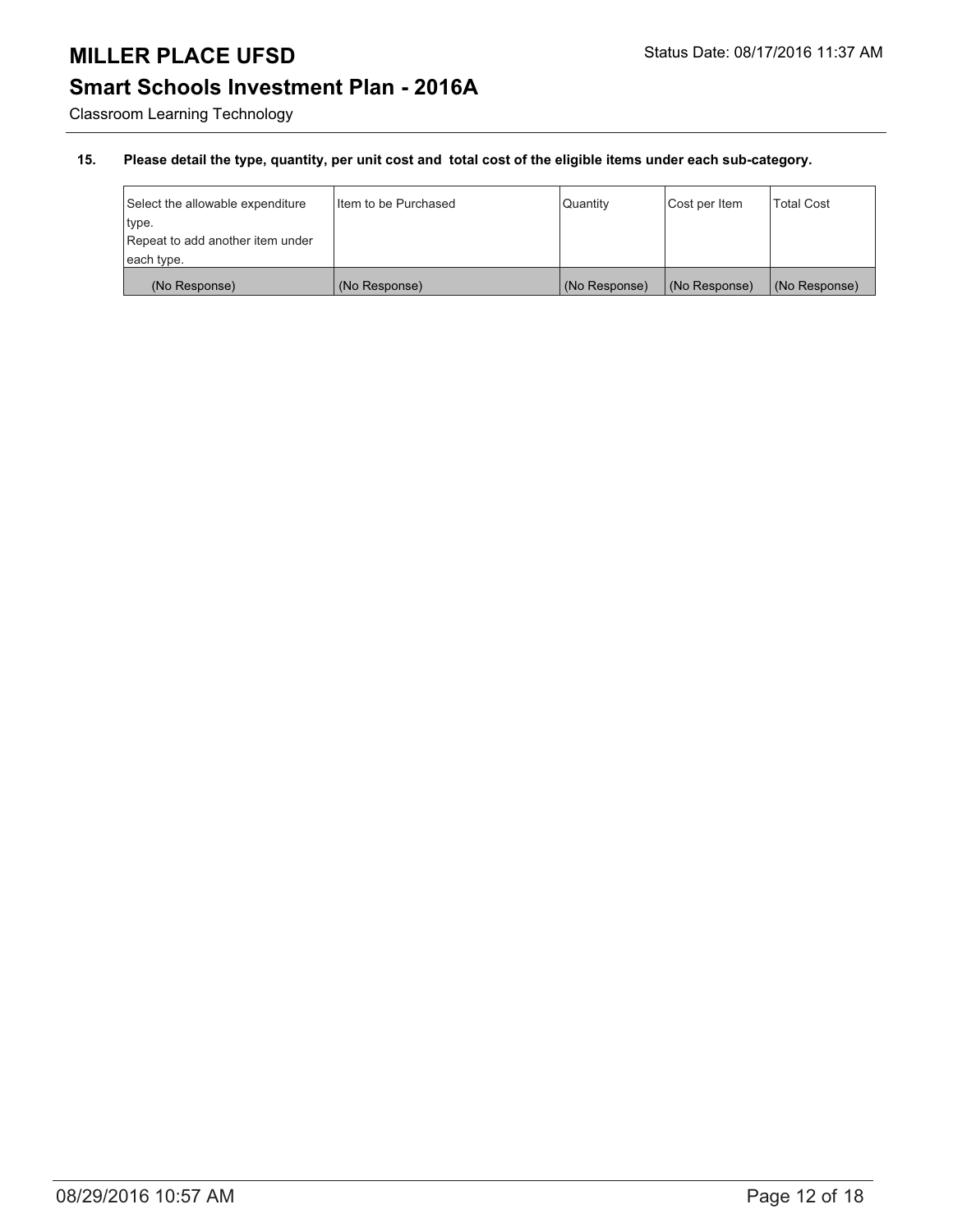### **Smart Schools Investment Plan - 2016A**

Pre-Kindergarten Classrooms

Page Last Modified: 08/28/2016

#### **1. Provide information regarding how and where the district is currently serving pre-kindergarten students and justify the need for additional space with enrollment projections over 3 years.**

The District is currently not serving Pre-Kindergarten students. All current classrooms are being utilized for the existing K-12 program. The District expects that enrollment over the next three years will average 160 students based on prior enrollment history for the last seven years. These classrooms would allow the District to have space to offer a Pre-Kindergarten program. **Enrollment History BEDS Date** *Projected*

| <b>Enrollment</b>         | Kindergarten | Pre-kindergarten |
|---------------------------|--------------|------------------|
| <b>Oct-09</b>             | 215          | 175              |
| $Oct-10$                  | 175          | 210              |
| <b>Oct-11</b>             | 210          | 166              |
| <b>Oct-12</b>             | 166          | 181              |
| <b>Oct-13</b>             | 181          | 148              |
| <b>Oct-14</b>             | 148          | 152              |
| <b>Oct-15</b>             | 152          | n/a              |
| 7 Year Average            | 178          |                  |
| 5 Year Average            | 171          |                  |
| 3 Year Average Enrollment | 160          |                  |
|                           |              |                  |

- **2. Describe the district's plan to construct, enhance or modernize education facilities to accommodate prekindergarten programs. Such plans must include:**
	- **Specific descriptions of what the district intends to do to each space;**
	- **An affirmation that pre-kindergarten classrooms will contain a minimum of 900 square feet per classroom;**
	- **The number of classrooms involved;**
	- **The approximate construction costs per classroom; and**
	- **Confirmation that the space is district-owned or has a long-term lease that exceeds the probable useful life of the improvements.**

**The District intends to construct Pre-Kindergarten Classrooms:**

- **• The number of classrooms to be built is 2;**
- **• Each pre-kindergarten classrooms will contain a minimum of 900 square feet per classroom.**
- **• The total construction costs for 2 classrooms would be approximately \$1,400,000 which would be \$700,000 per classroom.**
- **• The building location for the classrooms is the Andrew Muller Primary School and is district-owned.**
- **• The classrooms will be:**
- **• ADA compliant with attached bathrooms**
- **• Exterior windows with mechanical ventilation for controlled heating and a source of fresh air**
- **• Two forms of egress windows and doors**
- **• Sink areas, cubbies, learning centers, and technology capable**
- **• Any other NYSED facility requirements to be met**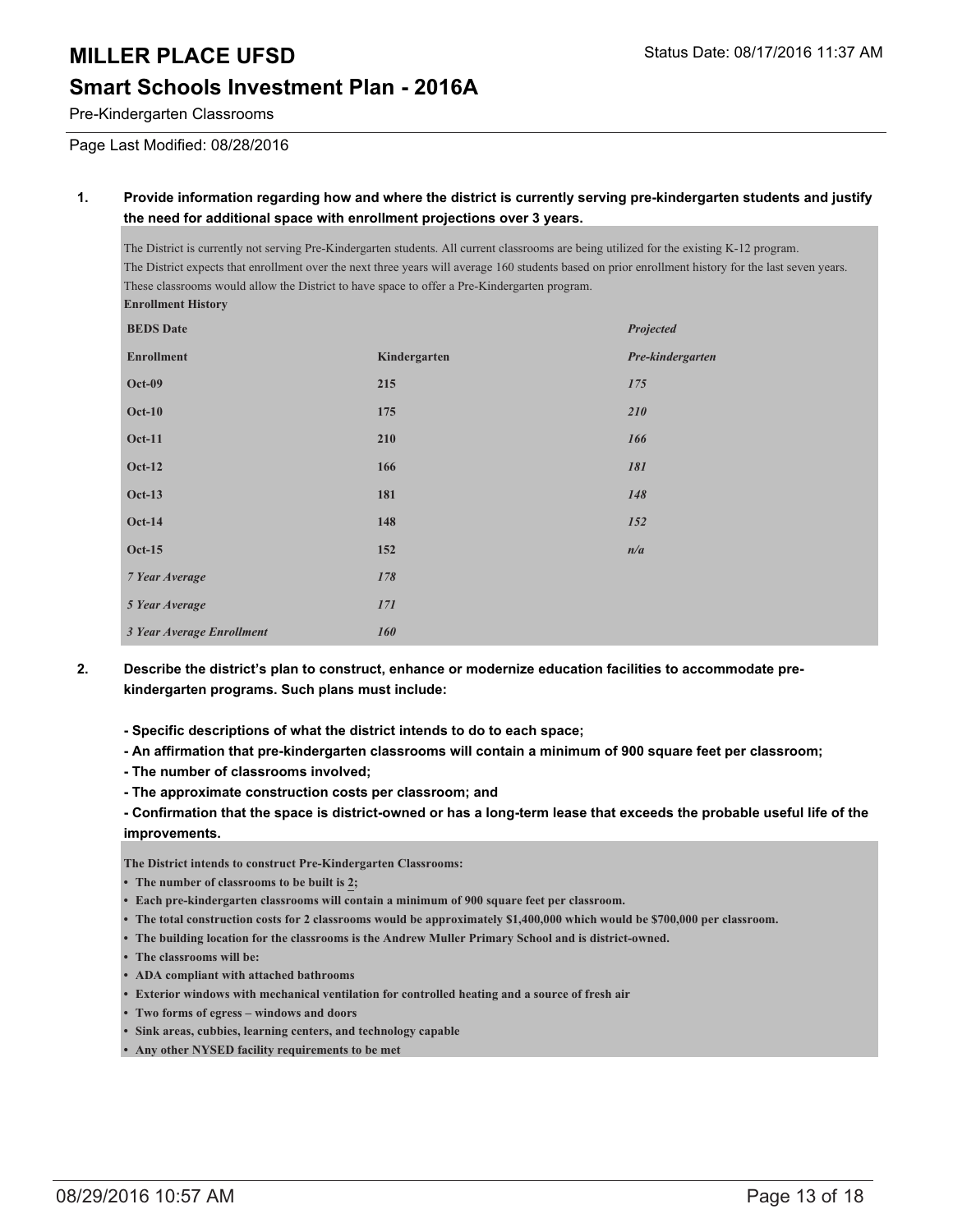#### **Smart Schools Investment Plan - 2016A**

Pre-Kindergarten Classrooms

Page Last Modified: 08/28/2016

**3. Smart Schools Bond Act funds may only be used for capital construction costs. Describe the type and amount of additional funds that will be required to support ineligible ongoing costs (e.g. instruction, supplies) associated with any additional pre-kindergarten classrooms that the district plans to add.**

The District would fund the ongoing costs of the pre-kindergarten program through the general fund budget and would seek Universal Pre-Kindergarten aid to supplement the District costs if possible. The level of funding required for instruction and supplies would be determined by the program type (full-time or part-time) to be implemented based on state guidance and required maximum class sizes.

**4. All plans and specifications for the erection, repair, enlargement or remodeling of school buildings in any public school district in the State must be reviewed and approved by the Commissioner. Districts that plan capital projects using their Smart Schools Bond Act funds will undergo a Preliminary Review Process by the Office of Facilities Planning.**

| Proiect Number         |  |
|------------------------|--|
| 58-02-08-02-0-0002-018 |  |

**5. If you have made an allocation for Pre-Kindergarten Classrooms, complete this table.**

**Note that the calculated Total at the bottom of the table must equal the Total allocation for this category that you entered in the SSIP Overview overall budget.**

|                                          | Sub-Allocation |
|------------------------------------------|----------------|
| Construct Pre-K Classrooms               | 1,205,000      |
| Enhance/Modernize Educational Facilities | (No Response)  |
| Other Costs                              | 195,000        |
| Totals:                                  | 1,400,000.00   |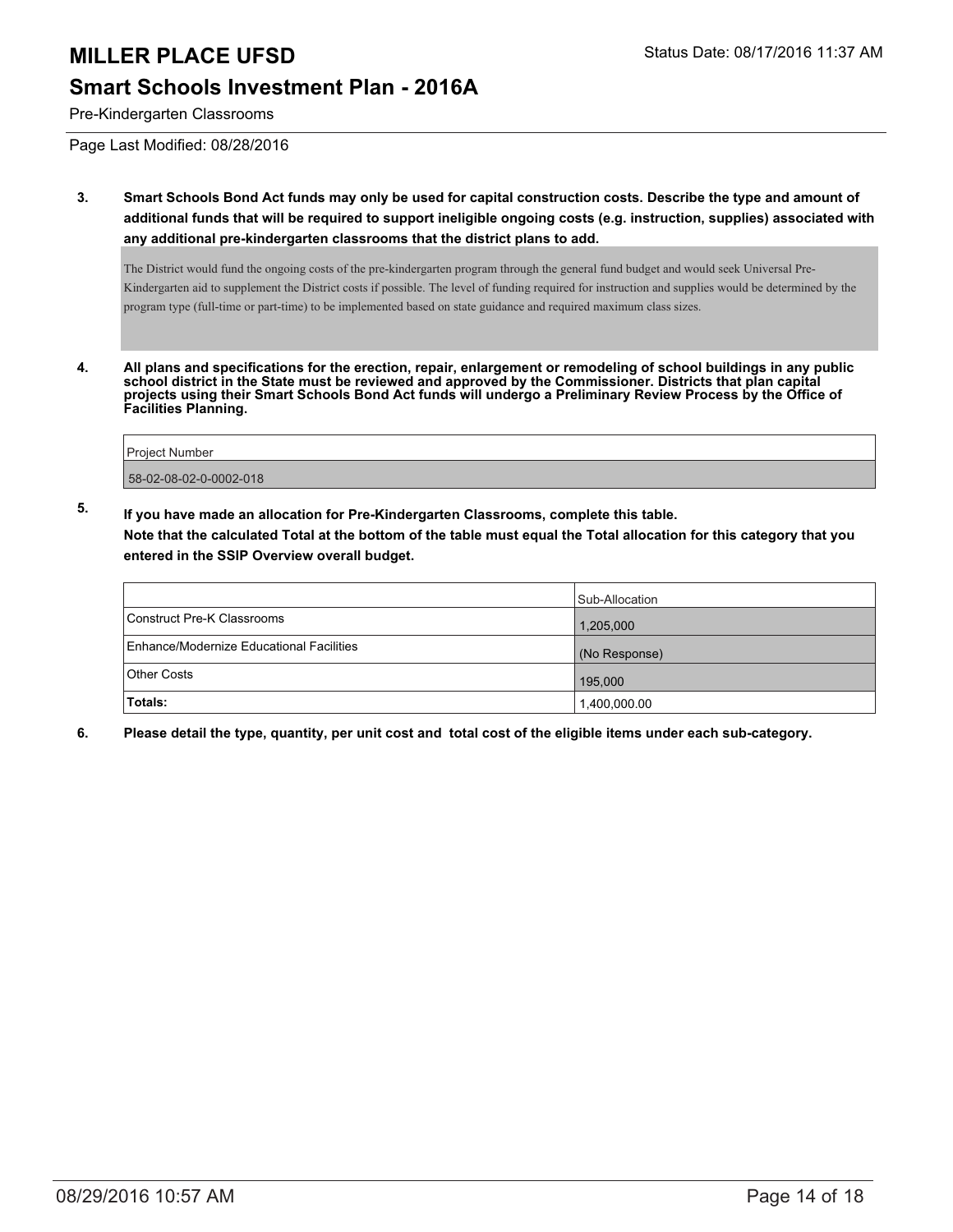### **Smart Schools Investment Plan - 2016A**

Pre-Kindergarten Classrooms

Page Last Modified: 08/28/2016

| Select the allowable expenditure<br>type.<br>Repeat to add another item under<br>each type. | Item to be purchased                                                                                           | Quantity     | Cost per Item | <b>Total Cost</b> |
|---------------------------------------------------------------------------------------------|----------------------------------------------------------------------------------------------------------------|--------------|---------------|-------------------|
| <b>Construct Pre-K Classrooms</b>                                                           | <b>General Construction costs</b>                                                                              | 1            | 760,000       | 760,000           |
| <b>Construct Pre-K Classrooms</b>                                                           | Plumbing-bathroom, water fountains,<br>sinks, etc.                                                             | 1            | 65,000        | 65,000            |
| <b>Construct Pre-K Classrooms</b>                                                           | Mechanicals-heating and ventilation<br>costs, etc.                                                             | $\mathbf{1}$ | 120,000       | 120,000           |
| <b>Construct Pre-K Classrooms</b>                                                           | Electrical-wiring, power, data, phone,<br>fire alarm, etc.                                                     | 1            | 130,000       | 130,000           |
| <b>Construct Pre-K Classrooms</b>                                                           | Sitework-Clear land, regrading,<br>retaining wall, sidewalks, fencing,<br>retaining wall, etc.                 |              | 130,000       | 130,000           |
| <b>Other Costs</b>                                                                          | Professional Services-Architect fees to<br>draw up plans and specifications                                    | $\mathbf{1}$ | 105,000       | 105,000           |
| <b>Other Costs</b>                                                                          | Soil Borings/Test costs                                                                                        |              | 20,000        | 20,000            |
| <b>Other Costs</b>                                                                          | <b>Bid/Plans Printing Costs</b>                                                                                |              | 5,000         | 5,000             |
| <b>Other Costs</b>                                                                          | Bidding costs - Legal Ads                                                                                      | 1            | 1,000         | 1,000             |
| <b>Other Costs</b>                                                                          | Insurance costs                                                                                                |              | 2,500         | 2,500             |
| <b>Other Costs</b>                                                                          | <b>Other Construction Costs-other</b><br>contingencies i.e. surveys,<br>remediation, special inspections, etc. | 1            | 19,500        | 19,500            |
| <b>Other Costs</b>                                                                          | <b>Construction Manager Professional</b><br><b>Services</b>                                                    |              | 42,000        | 42,000            |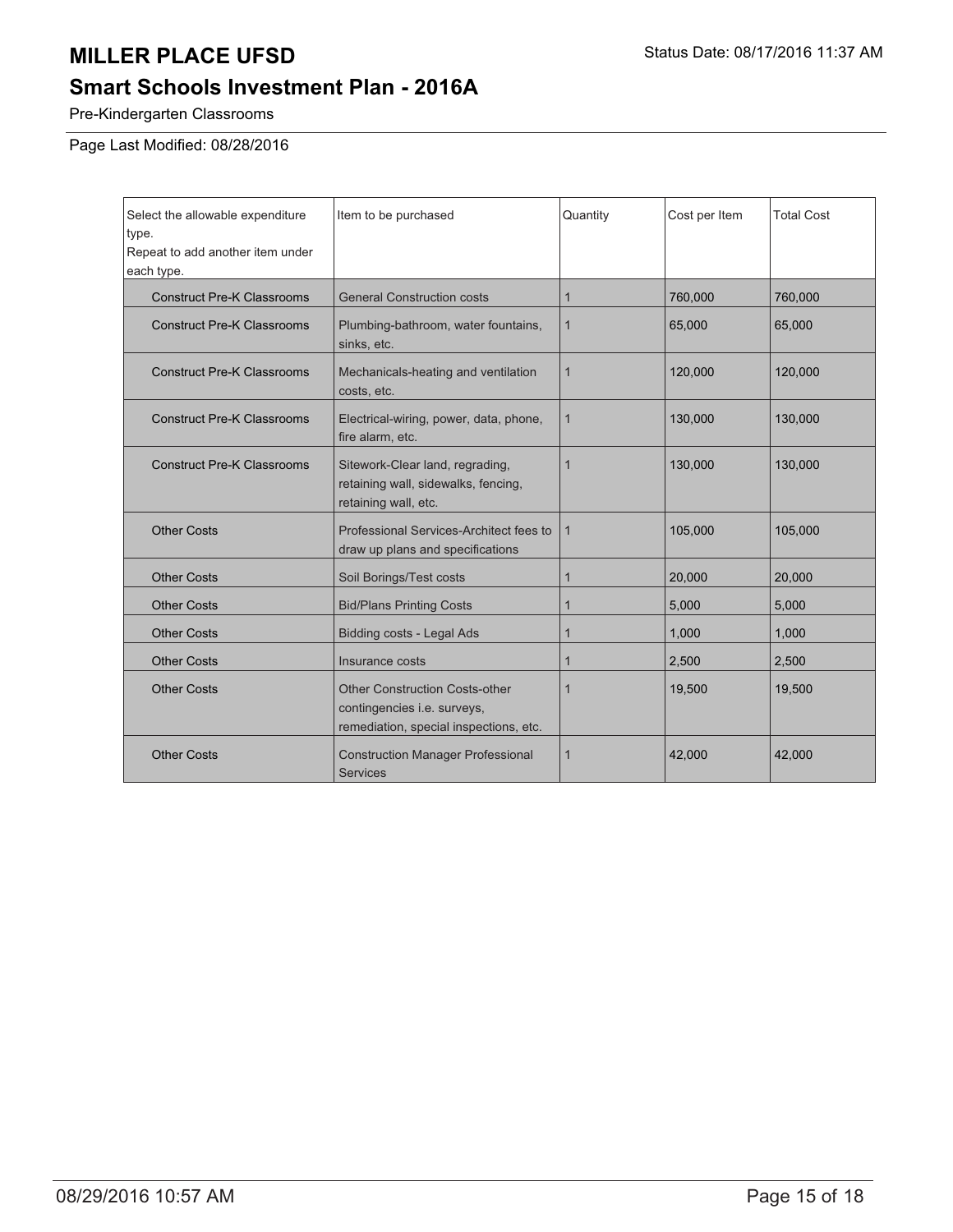### **Smart Schools Investment Plan - 2016A**

Replace Transportable Classrooms

**1. Describe the district's plan to construct, enhance or modernize education facilities to provide high-quality instructional space by replacing transportable classrooms.**

(No Response)

**2. All plans and specifications for the erection, repair, enlargement or remodeling of school buildings in any public school district in the State must be reviewed and approved by the Commissioner. Districts that plan capital projects using their Smart Schools Bond Act funds will undergo a Preliminary Review Process by the Office of Facilities Planning.**

| <b>Project Number</b> |  |
|-----------------------|--|
| (No Response)         |  |

**3. For large projects that seek to blend Smart Schools Bond Act dollars with other funds, please note that Smart Schools Bond Act funds can be allocated on a pro rata basis depending on the number of new classrooms built that directly replace transportable classroom units.**

**If a district seeks to blend Smart Schools Bond Act dollars with other funds describe below what other funds are being used and what portion of the money will be Smart Schools Bond Act funds.**

(No Response)

**4. If you have made an allocation for Replace Transportable Classrooms, complete this table. Note that the calculated Total at the bottom of the table must equal the Total allocation for this category that you entered in the SSIP Overview overall budget.**

|                                                | Sub-Allocation |
|------------------------------------------------|----------------|
| Construct New Instructional Space              | (No Response)  |
| Enhance/Modernize Existing Instructional Space | (No Response)  |
| <b>Other Costs</b>                             | (No Response)  |
| Totals:                                        |                |

| Select the allowable expenditure | Item to be purchased | Quantity      | Cost per Item | <b>Total Cost</b> |
|----------------------------------|----------------------|---------------|---------------|-------------------|
| type.                            |                      |               |               |                   |
| Repeat to add another item under |                      |               |               |                   |
| each type.                       |                      |               |               |                   |
| (No Response)                    | (No Response)        | (No Response) | (No Response) | (No Response)     |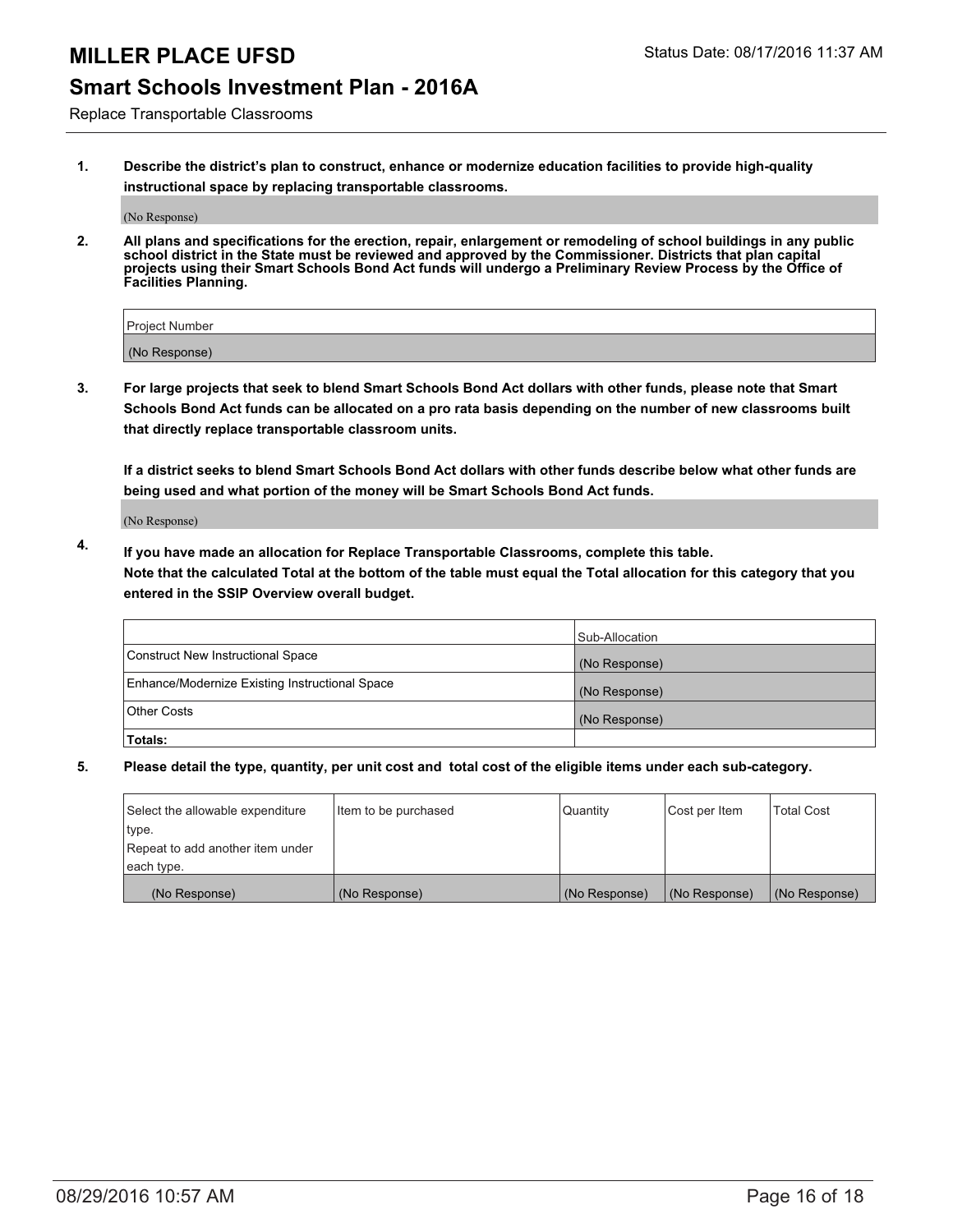#### **Smart Schools Investment Plan - 2016A**

High-Tech Security Features

**1. Describe how you intend to use Smart Schools Bond Act funds to install high-tech security features in school buildings and on school campuses.**

(No Response)

**2. All plans and specifications for the erection, repair, enlargement or remodeling of school buildings in any public school district in the State must be reviewed and approved by the Commissioner. Districts that plan capital projects using their Smart Schools Bond Act funds will undergo a Preliminary Review Process by the Office of Facilities Planning.** 

| Project Number |  |
|----------------|--|
| (No Response)  |  |

- **3. Was your project deemed eligible for streamlined Review?**
	- Yes
	- $\square$  No
- **4. Include the name and license number of the architect or engineer of record.**

| Name          | License Number |
|---------------|----------------|
| (No Response) | (No Response)  |

**5. If you have made an allocation for High-Tech Security Features, complete this table.**

**Note that the calculated Total at the bottom of the table must equal the Total allocation for this category that you entered in the SSIP Overview overall budget.**

|                                                      | Sub-Allocation |
|------------------------------------------------------|----------------|
| Capital-Intensive Security Project (Standard Review) | (No Response)  |
| <b>Electronic Security System</b>                    | (No Response)  |
| <b>Entry Control System</b>                          | (No Response)  |
| Approved Door Hardening Project                      | (No Response)  |
| <b>Other Costs</b>                                   | (No Response)  |
| Totals:                                              |                |

| Select the allowable expenditure | litem to be purchased | <b>Quantity</b> | Cost per Item | <b>Total Cost</b> |
|----------------------------------|-----------------------|-----------------|---------------|-------------------|
| type.                            |                       |                 |               |                   |
| Repeat to add another item under |                       |                 |               |                   |
| each type.                       |                       |                 |               |                   |
| (No Response)                    | (No Response)         | (No Response)   | (No Response) | (No Response)     |